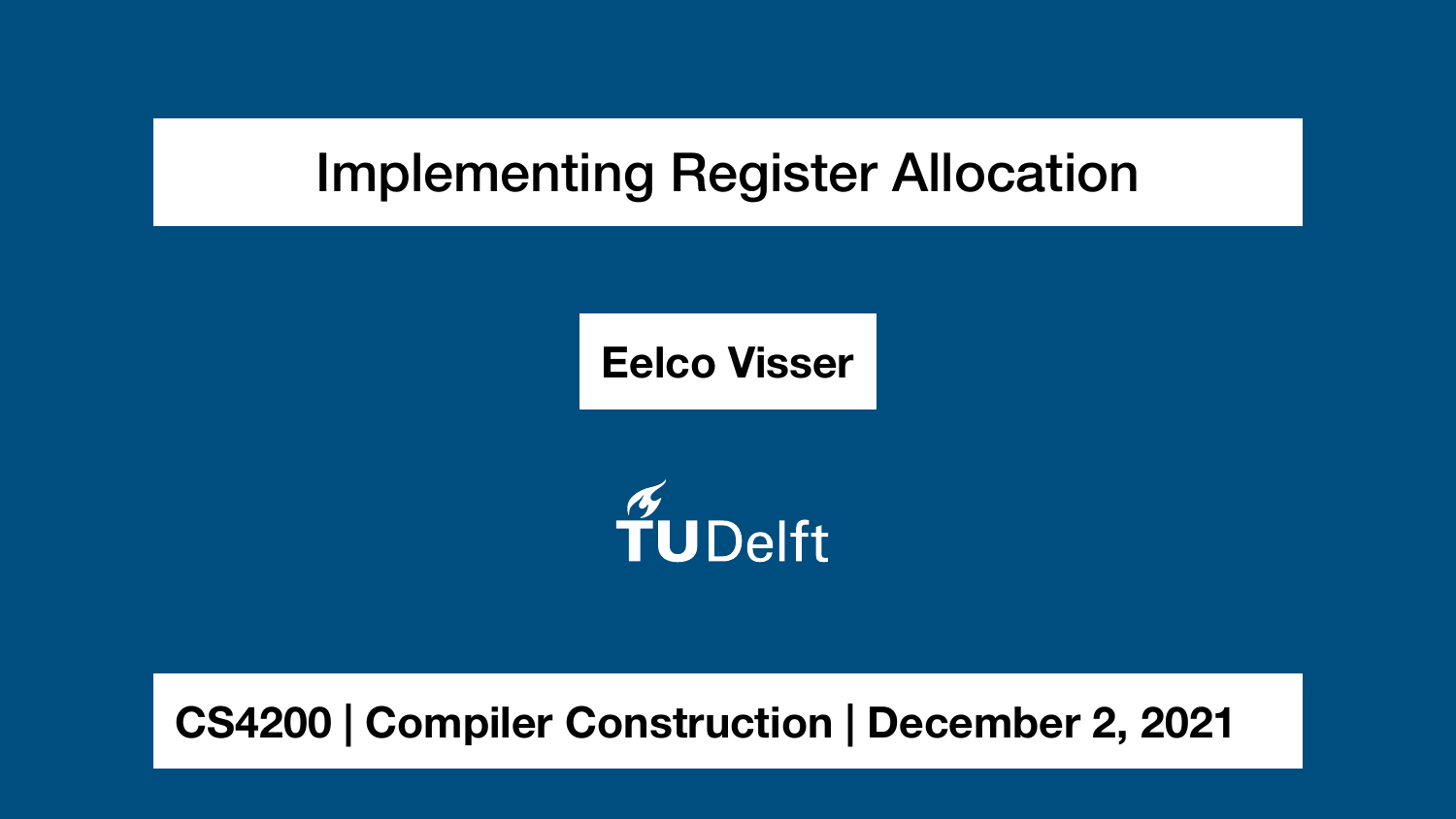### Liveness

```
signature
   constructors
    Live : List(RArg) \rightarrow Anno
rules
   / liveness analysis for straight-line code; no jumps
   uncover-live : RProgram > RProgram 
  uncover-live-ු \cdot :: List(RLine) \rightarrow (List(RArg) \star List(RLine))
   live-before(|List(RArg)) : RLine > (List(RArg) * RLine)
   uncover-live =
      RProgram(uncover-live-instrs; Snd)
   uncover-live-instrs :
     [instr] \rightarrow (before, [instr'])\text{with } \text{div} \text{e}-before(\text{[} \text{[} \text{]} \text{)} instr \Rightarrow (before, instr')
   uncover-live-instrs :
     [instr | instrs] \rightarrow (before, [instr | instrs'])with \lequncover-live-instrs> instrs \Rightarrow (after, instrs')
     width <live-before( | after)> instr \Rightarrow (before, instr')
   live-before(|after) :
     \text{instr} \rightarrow (\text{before}, \text{instr} \{\text{Live}(\text{after})\})with <read-write> instr \Rightarrow (r, w)
     width <union>(<diff>(after, w), r) \Rightarrow before
```

```
\text{read-write} :: \text{RLine} \rightarrow (\text{List(RArg)} * \text{List(RArg)})vars :: List(RArg) \rightarrow List(RArg)
 read-write :
  \text{RLocal}(r, \_) \rightarrow ([], [r]) read-write :
  op#([x \mid xs]) \rightarrow (<vars>xs, <vars>[x])
   where <is-operator> op
 read-write :
  \overline{\phantom{a}} \rightarrow ([], [])
vars = filter(?RVar() \leftarrow ?RReg()) is-operator =
  ?"RLi" <+ ?"RAdd"
   + ?"RAddi" + ?"RMv" + ?"RNeg" + ?"RMul"
```


**rules**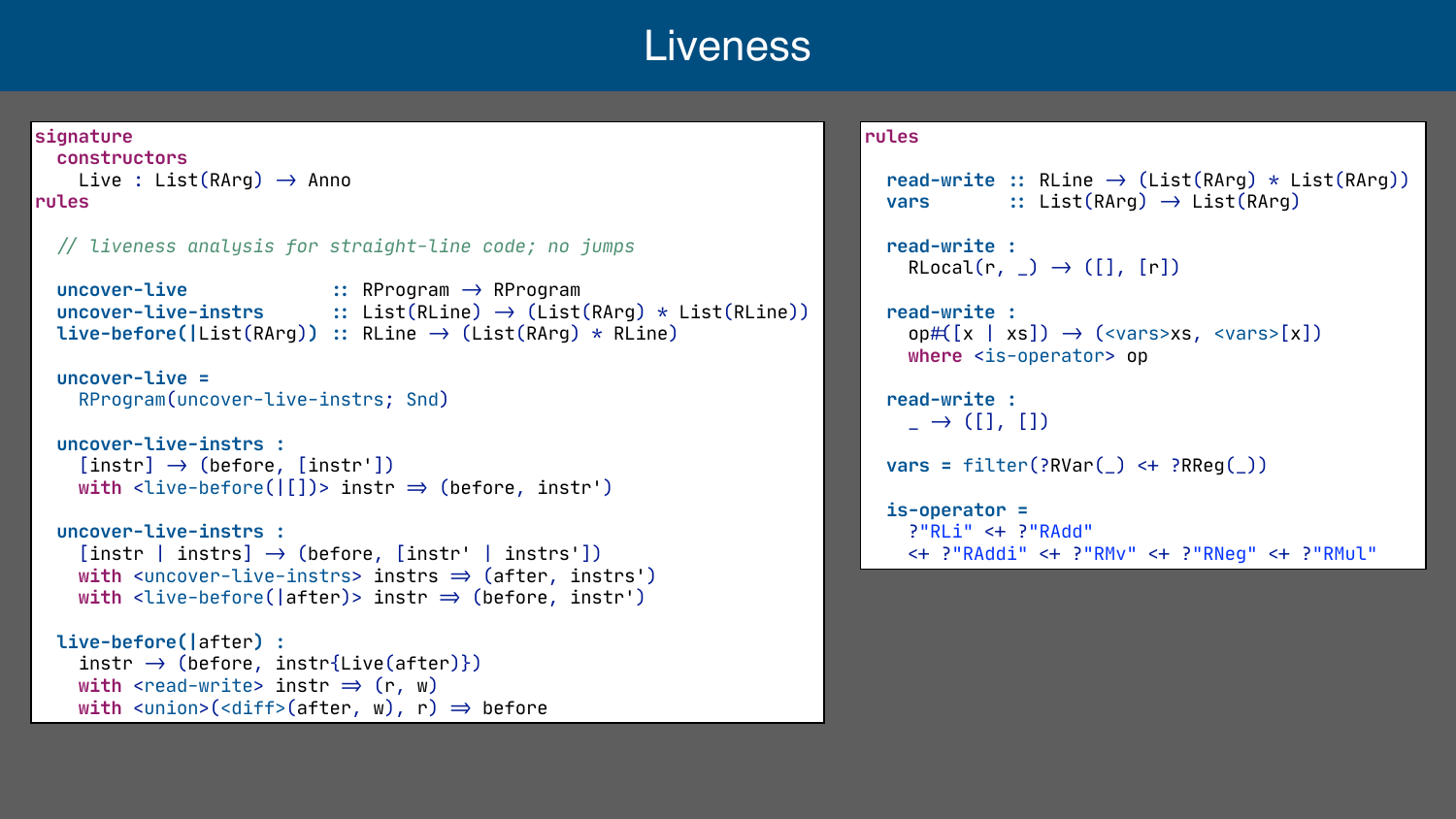```
signature
   sorts PrioQ
   constructors
     NilQ : PrioQ
    \text{ConsQ : RArg } \star \text{ int } \star \text{ List(RArg) } \star \text{ PrioQ } \rightarrow \text{ PrioQ}rules 
  pq-empty :: ? \rightarrow PrioQ
   pq-empty = !NilQ() / : PrioQ
  pq-is-empty = ?NilQ()pq-next :: PrioQ \rightarrow RArgpq-next : ConsQ(x, _, _, _) \rightarrow x
rules
   pq-insert(|RArg, RArg) : PrioQ > PrioQ
   pq-insert-lst(|RArg, List(RArg)) : PrioQ > PrioQ
   pq-insert(|x, y) :
    q \rightarrow <pq-insert(|x, 1, [y])> q
   pq-insert-lst(|x, ys) :
    q \rightarrow <pq-insert(|x, <length> ys, ys)> q
```
# Priority Queue

```
rules pq-insert(|RArg, int, List(RArg)) : PrioQ > PrioQ
   pq-insert(|x, n, ys) :
    NilQ() \rightarrow ConsQ(x, n, ys, NilQ()) with debug(!"pq-insert/NilQ: ")
   pq-insert(|y, n, ys) :
    \text{Cons}(\{x, m, xs, q) \rightarrow \text{Cons}(\{x, k, zs, q\})where \langle eq \rangle(x, y) with debug(!"pq-insert/ConsQ/1: ")
    with \simunion>(xs, ys) \Rightarrow zs //:: List(a)
    width <length>zs \Rightarrow k :: int
    width <debug(!" \Rightarrow ")>ConsQ(x, k, zs, q)
   pq-insert(|x, n, ys) :
    ConsQ(z, i, zs, q) \rightarrow spq-sort( |z, i, zs) > q'where <not(eq)> (x, z) with debug(!"pq-insert/ConsQ/2: ")
    with \langle pq\text{-insert}(|x, n, ys)\rangle q \Rightarrow q'rules pq-sort(|RArg, int, List(RArg)) : PrioQ > PrioQ
   pq-sort(|x, n, xs) :
    \text{ConsQ}(y, m, ys, q) \rightarrow \text{ConsQ}(y, m, ys, q')where <gt>(m, n)width <pq-sort(|x, n, xs)> q \Rightarrow q'
   pq-sort(|x, n, xs) :
     q \rightarrow ConsQ(x, n, xs, q)
```
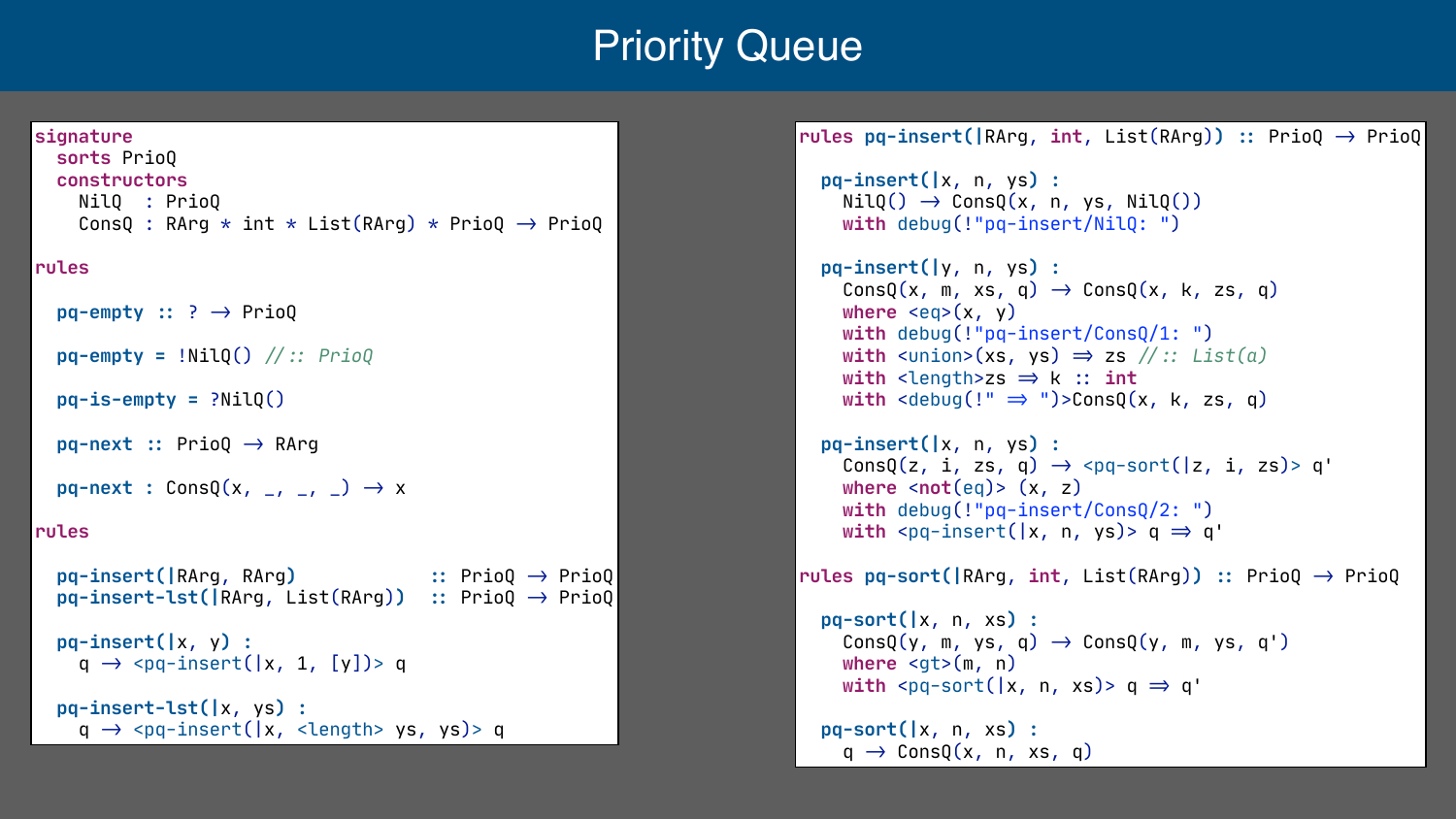## Build Interference Graph

### **rules** **build-interference-graph :** RProgram > PrioQ **build-interference-graph =** ?RProgram(<foldr(pq-empty, make-edges1)>) **make-edges1 :** RLine \* PrioQ > PrioQ **make-edges1 :**  $(intstr{Live(1)}, q1) \rightarrow q3$ with <read-write> instr  $\Rightarrow$  (\_, w) *with* <filter(where(<not(member)>(<id>, w)))> l  $\Rightarrow$  l'

```
with <foldr(!q1, \{(x, q) \rightarrow <pq-insert(\{x, <length>l', l')>q\)> w \Rightarrow q2
with <foldr(!q2, \{(x, q) \rightarrow <pq-insert(\{x, <length>w, w :: List(RArg))>q\)> l'
```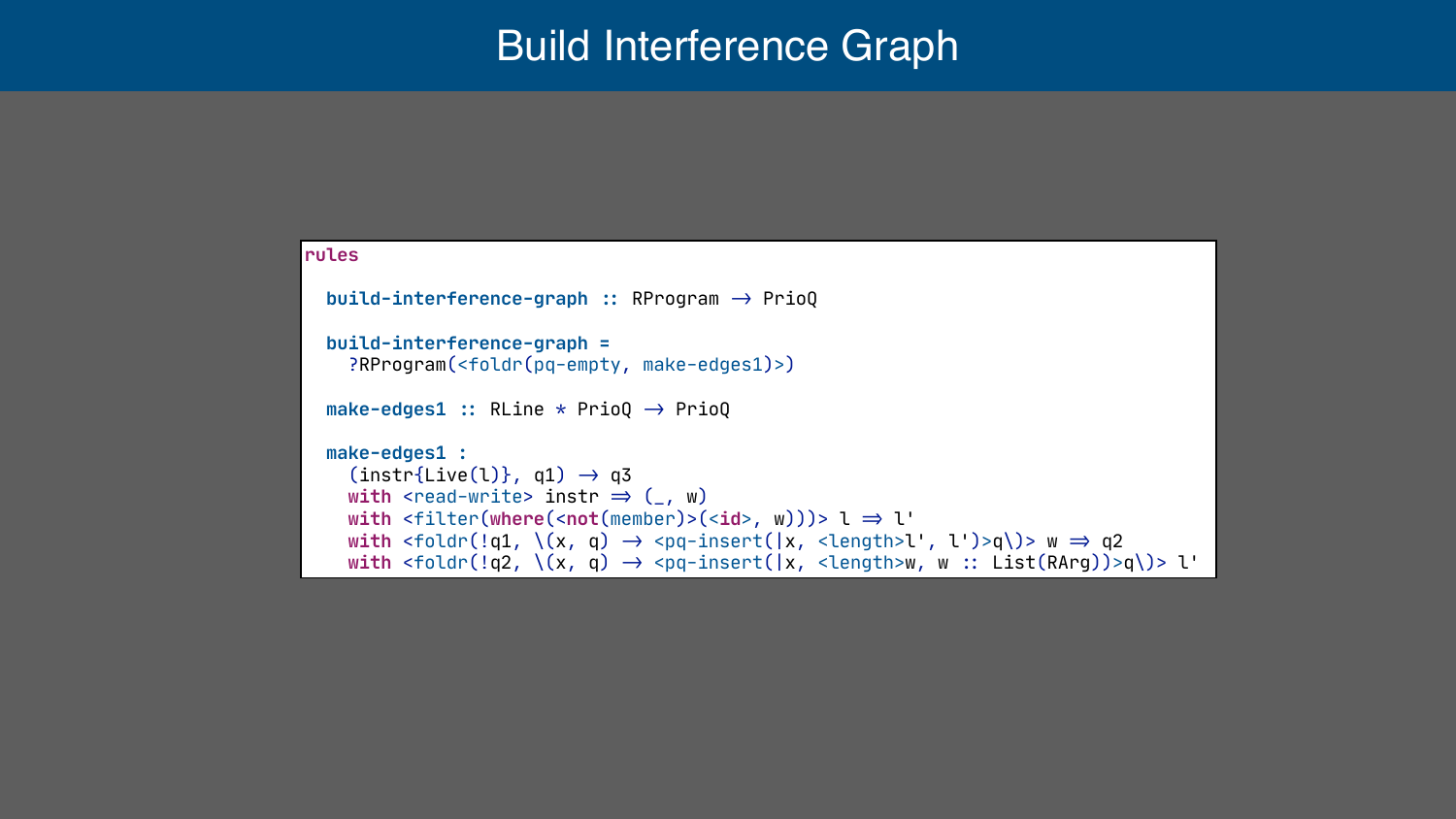# Allocate Registers (1)

```
 allocate-registers : RProgram > RProgram
\text{color-graph} :: RProgram \rightarrow List((RArg \star int))
 color-variables : RProgram > RProgram
 allocate-registers =
   where(color-graph) 
   ; color-variables
 color-graph =
   build-interference-graph
   ; pq-color
pq-color :: PrioQ \rightarrow List((RArg * int))\text{color-vertex} :: (RArg * List(RArg)) \rightarrow (RArg * int)
\text{find-color}(\text{int}) :: \text{List(int)} \rightarrow \text{int}pq-color : NilQ() \rightarrow [] pq-color :
  \text{ConsQ}(x, \underline{\hspace{1cm}}, \overline{x}s, \overline{q}) \rightarrow [\text{elem} \mid \text{elements}]width <color-vertex>(x, xs) \Rightarrow elem
  with \leq \uprhoq-color> \uprho \Rightarrow elems
 color-vertex :
   (x, xs) \rightarrow (x, color)width <filter(Color)> xs \Rightarrow colors
  width <find-color(|0\rangle)> colors \Rightarrow color
  width rules( Color : x \rightarrow color )
```

```
rules
   find-color(|n) :
     [] \rightarrow n find-color(|n) :
     [c \mid cs] \rightarrow n where <gt> (c, n)
   find-color(|n) :
     [n \mid cs] \rightarrow c'where \le find-color(|\leinc>n)> cs \Rightarrow c'
   find-color(|n) :
     [c \mid cs] \rightarrow c'where \tanh-color(|\textrm{since}>c)> cs \Rightarrow c'
```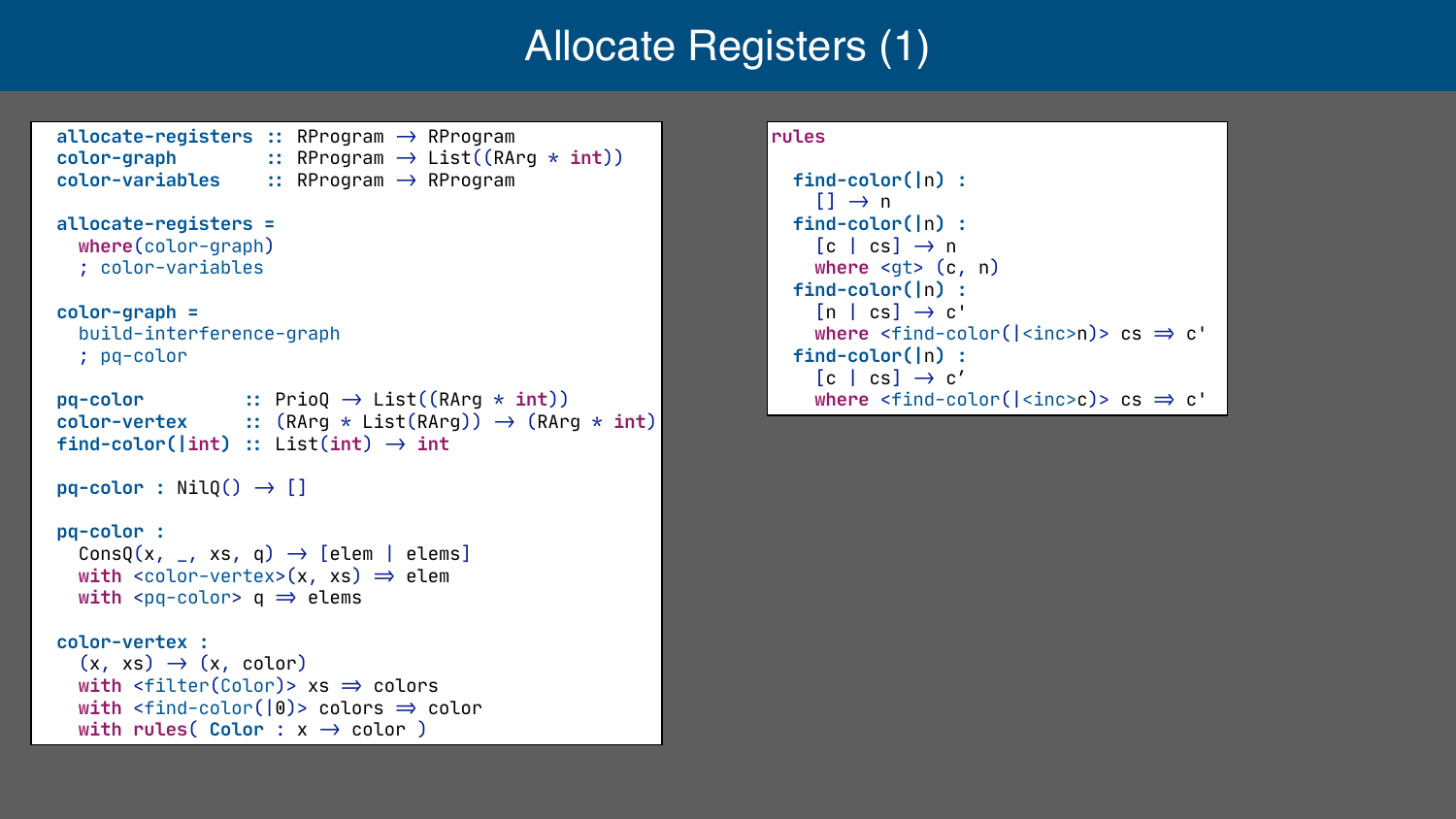## Allocate Registers (2)

#### $RLocal(v@RVar(x), t) :: RLine \rightarrow I(RNop(), $[[x]: [$

```
 color-variable : TP / RArg > RArg
\text{color-to-location}(\text{RArg}) :: \text{int} \rightarrow \text{RArg} color-variables =
   alltd(color-variable) / + color-variable)
 color-variable :
  where \langle Color \rangle RVar(x) \Rightarrow colorwidth <color-to-location(|v\rangle> color \Rightarrow loc
 color-variable :
  (v@RVar(x)) :: RArg \rightarrow loc :: RArgwhere \langle\text{Color}>\mathsf{v}\Rightarrow\mathsf{i}\ranglewidth <color-to-location(|v\rangle> i \Rightarrow loc
 color-to-location(|x) :
  i \rightarrow \text{RReg}(\$[t[\texttt{<int-to-string> i}]] where <geq>(i, 0); <lt>(i, 6) / number of temporary registers
 color-to-location(|x) : 
  \texttt{i} \rightarrow \texttt{RMem}(\texttt{cint-to-string\texttt{>off}}, \texttt{``fp''}) where <gt>(i, 5) / number of temporary registers
  with <var-offset-get
           + (var-offset-set(|x, <stack-inc(| -4)>)
                ; <var-offset-get>x)> i \Rightarrow off
```
#### **rules**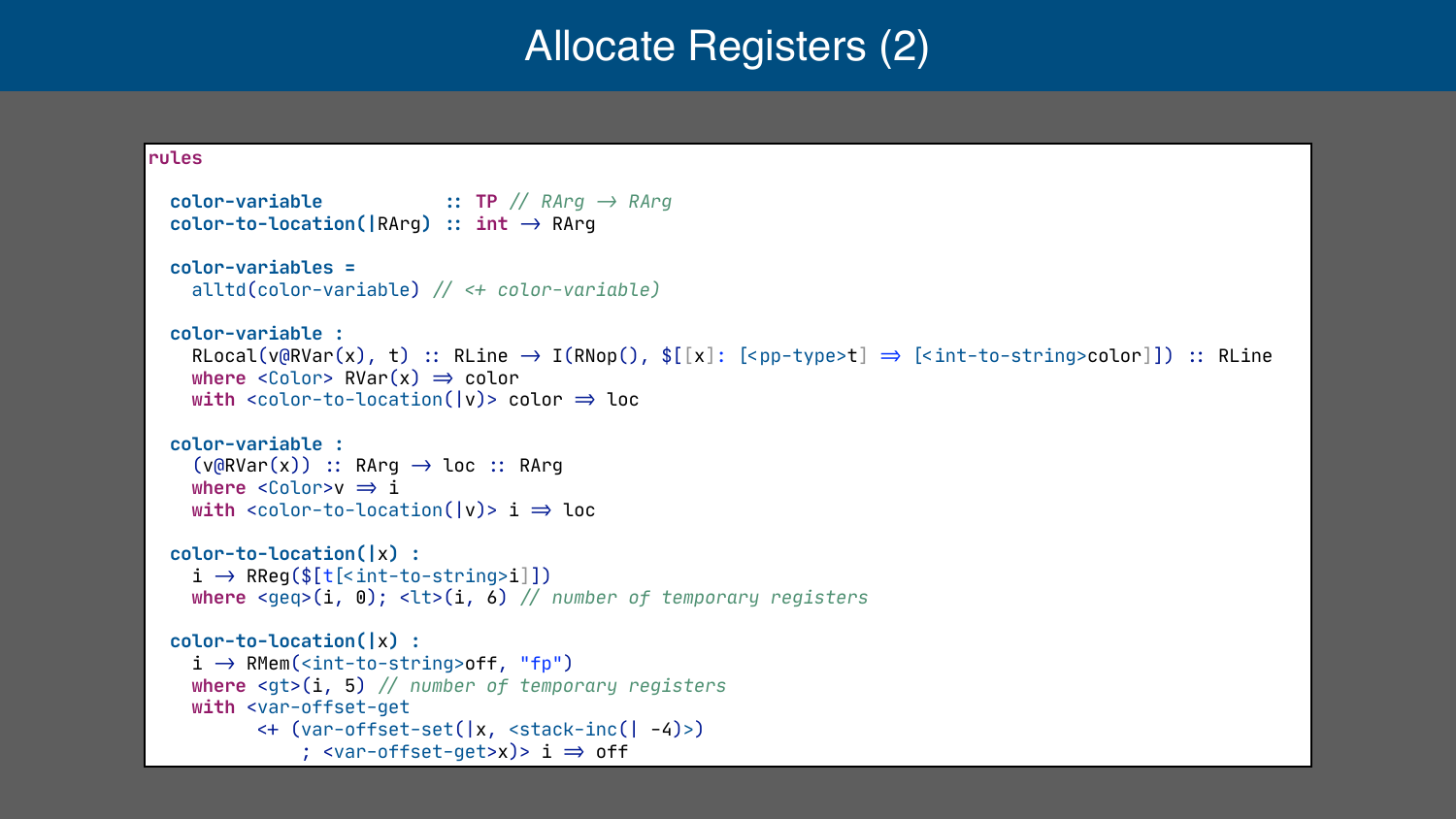# Compiling Control Flow





# **CS4200 | Compiler Construction | December 2, 2021**

### **Eelco Visser**

# TUDelft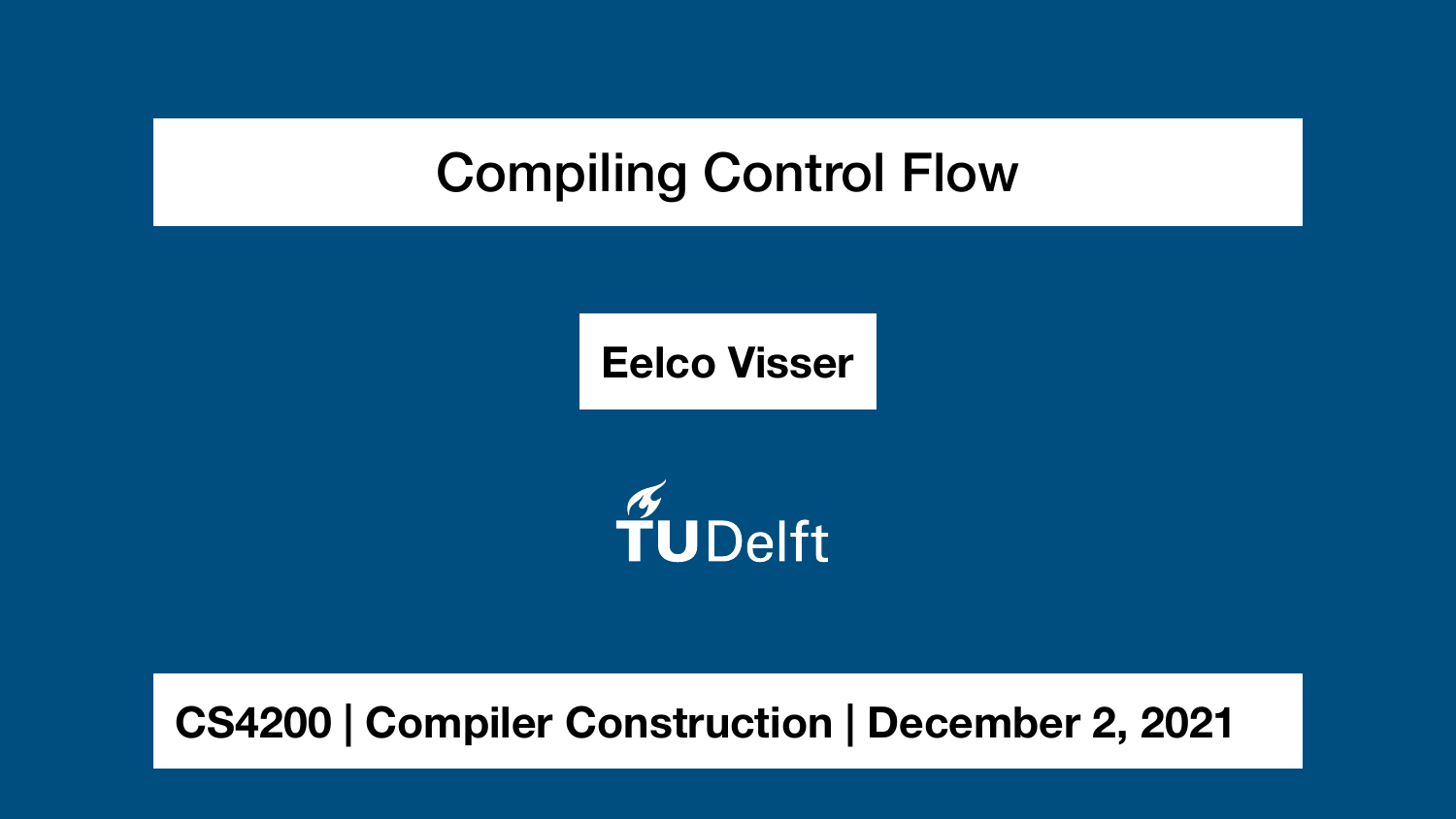## Extend ChocoPy Signature

| signature        |           |                                |  |  |  |  |
|------------------|-----------|--------------------------------|--|--|--|--|
| constructors     |           |                                |  |  |  |  |
| <b>IfExp</b>     |           | Exp                            |  |  |  |  |
| Let              |           | ID<br>$\overline{\phantom{a}}$ |  |  |  |  |
| <b>IfStat</b>    |           | Exp                            |  |  |  |  |
| <b>BlockStat</b> | $\bullet$ | Bloc                           |  |  |  |  |

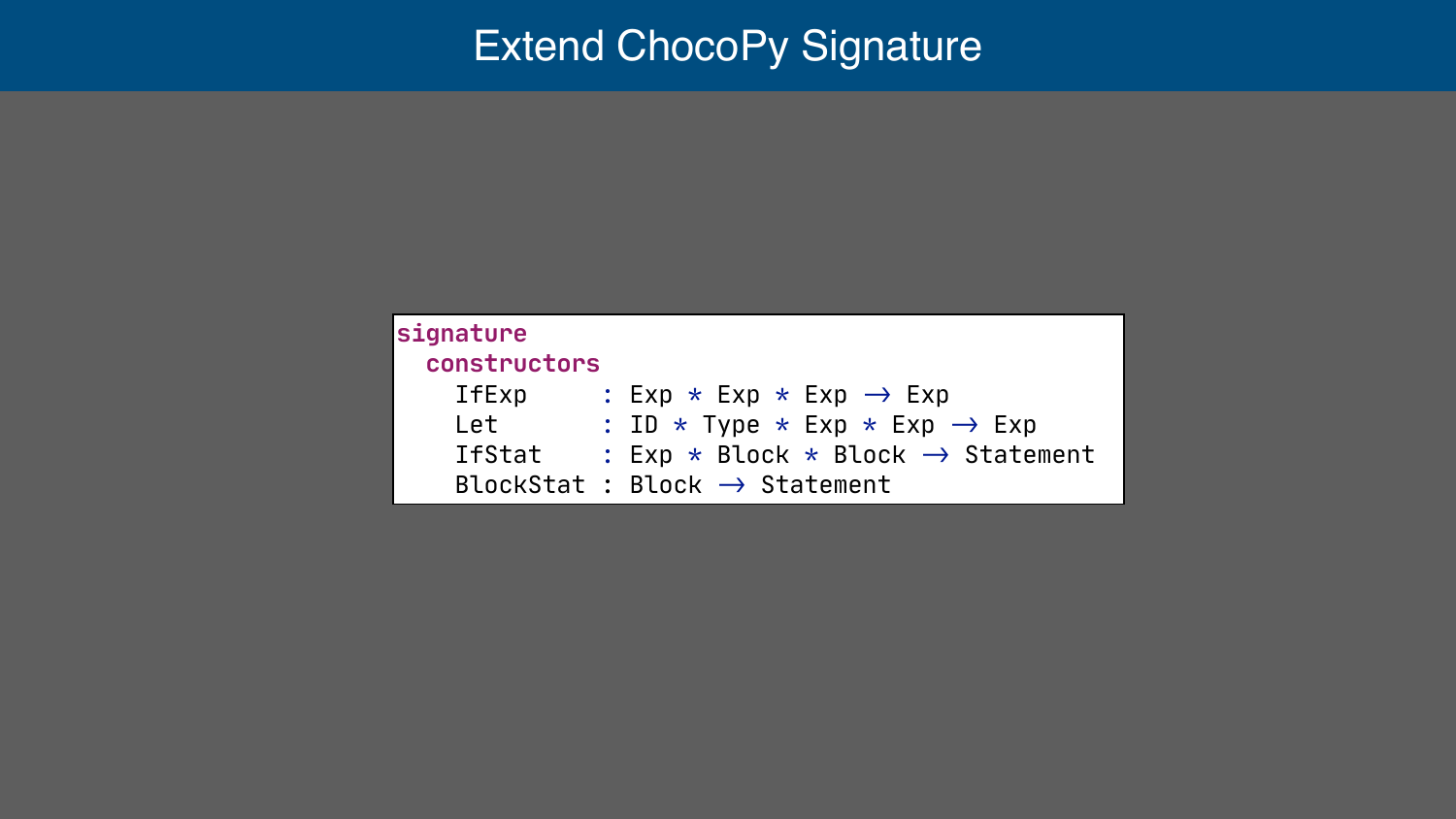

#### **a** : **bool** = **False b** : **bool** = **True not**(**a and b**)

```
Program(
   [ VarDef(TypedVar("a", Type("bool")), False())
     , VarDef(TypedVar("b", Type("bool")), True())
\blacksquare, [ Exp(
        IfExp(
           IfExp(Var("a"), Var("b"), False())
        , False()
          , True()
\overline{\phantom{a}} )
\blacksquare)
```
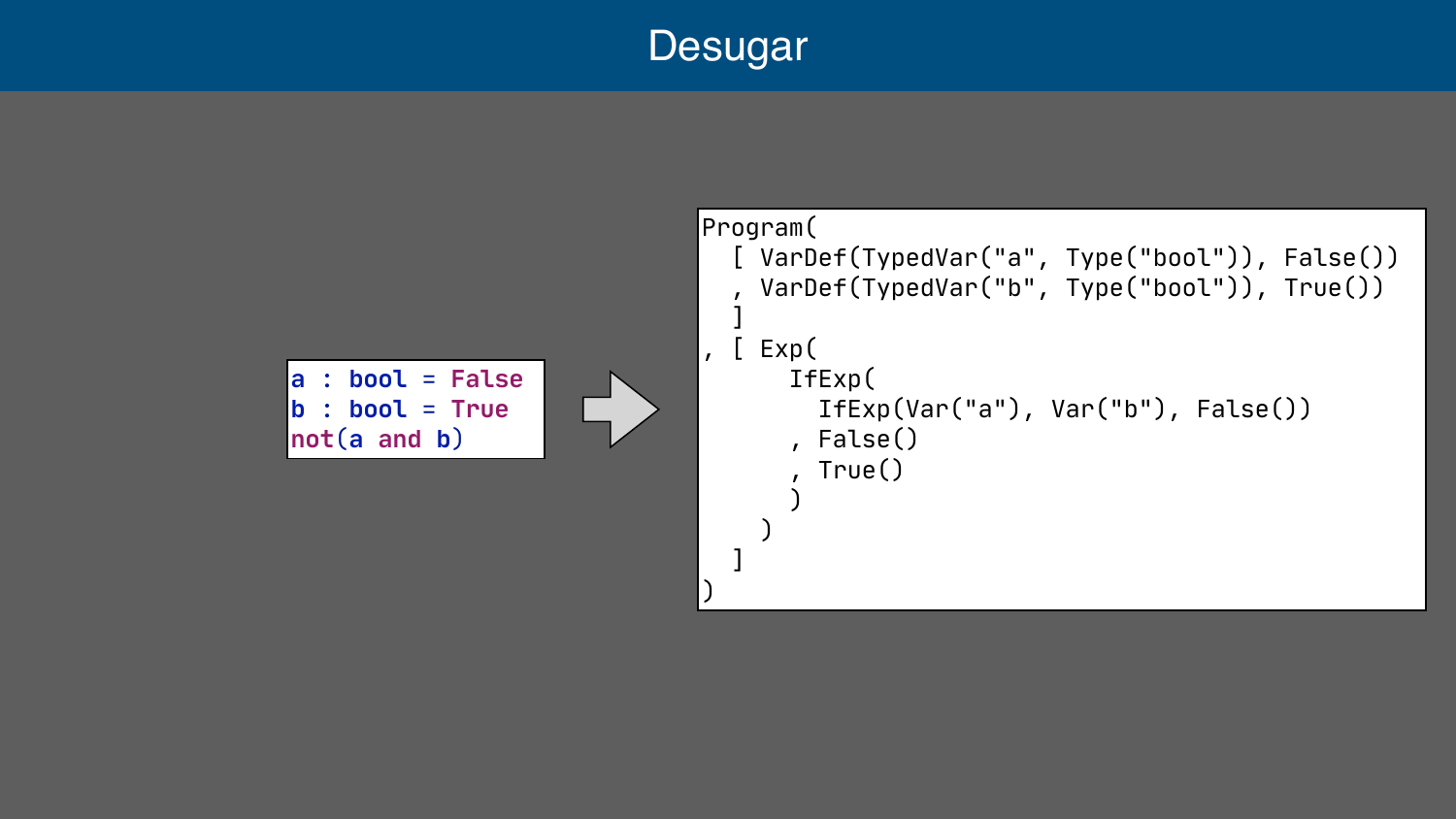

|  | $ a$ : int = 1                |  |  |
|--|-------------------------------|--|--|
|  | $\mathsf{lb}: \mathsf{int}=2$ |  |  |
|  | $\mathsf{Ia} \neq \mathsf{b}$ |  |  |

```
Program(
   [ VarDef(TypedVar("a", Type("int")), Int("1"))
     , VarDef(TypedVar("b", Type("int")), Int("2"))
 ]
, [Exp(
      IfExp(Eq(Var("a"), Var("b")), False(), True())
    )]
)
```
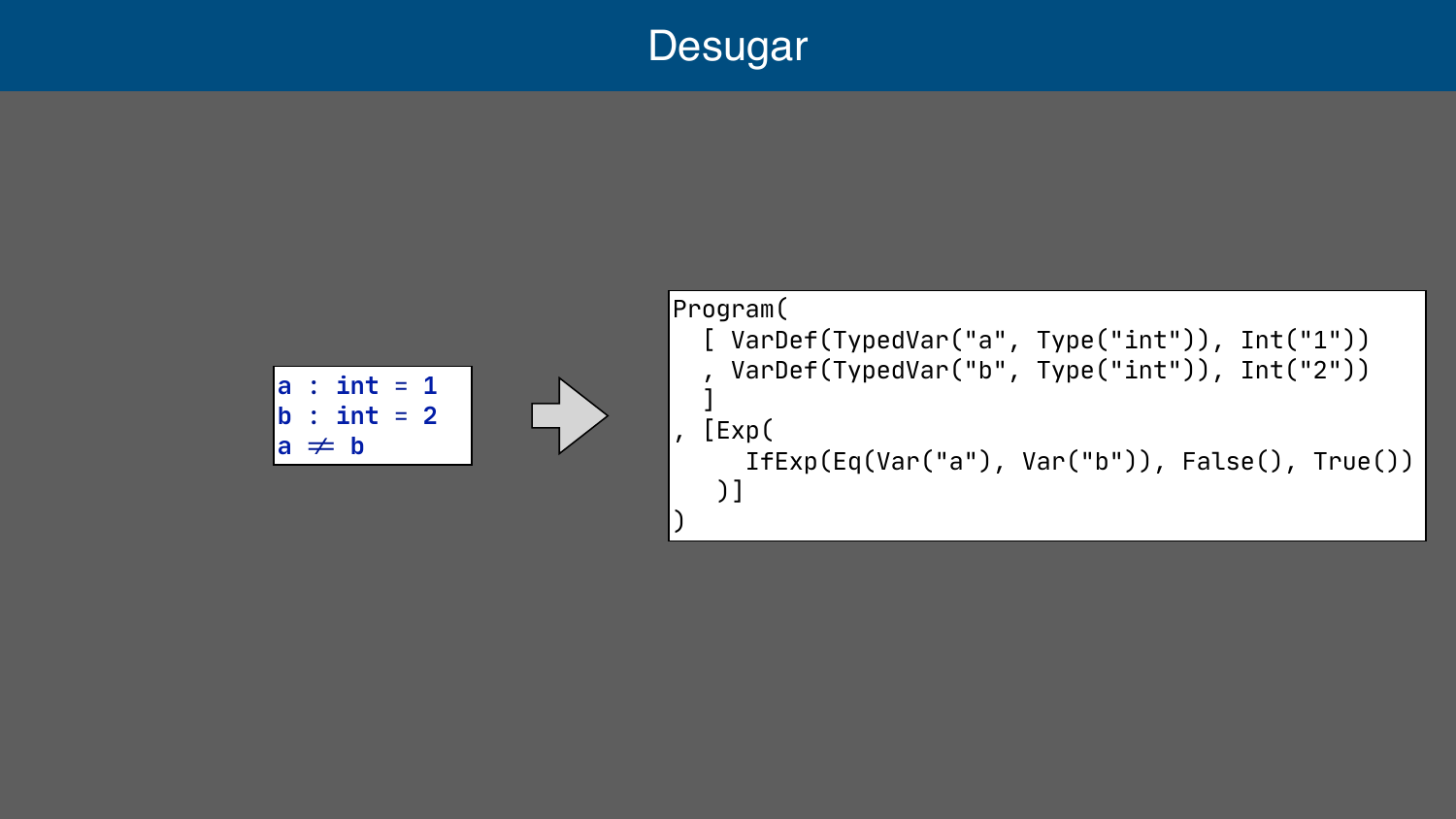

```
Program(
   [ VarDef(TypedVar("a", Type("int")), Int("1"))
     , VarDef(TypedVar("b", Type("int")), Int("2"))
 ]
, [ IfStat(
       Eq(Var("a"), Var("b"))
     , Block([Exp(Int("4"))])
       , Block([Exp(Int("3"))])
 )
 ]
```


)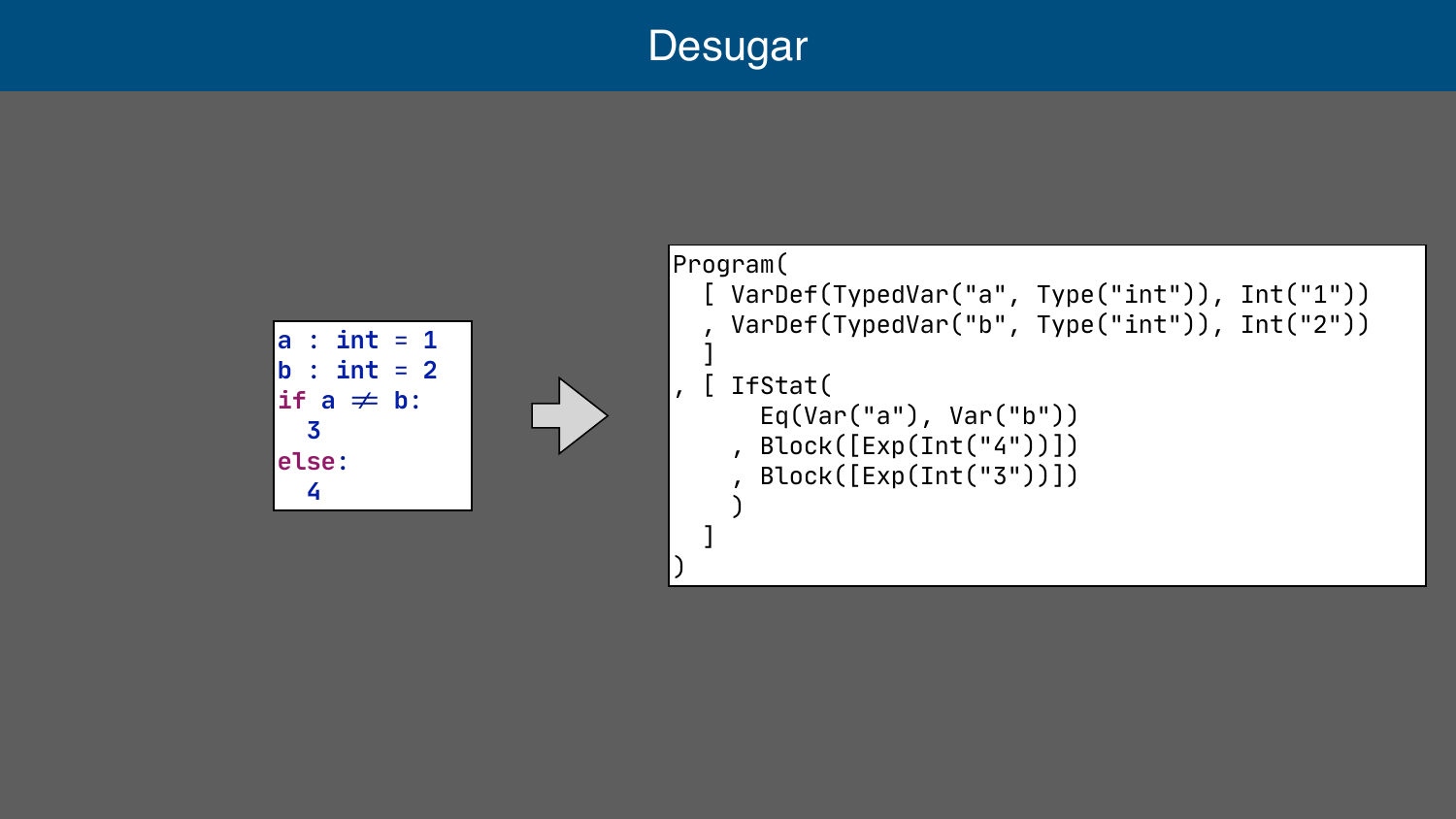#### **x** : **bool** = **False y** : **int** = **0 z** : **int** = **1**  $x = (y \neq z)$

```
Program(
   [ VarDef(TypedVar("x", Type("bool")), False())
   , VarDef(TypedVar("y", Type("int")), Int("0"))
     , VarDef(TypedVar("z", Type("int")), Int("1"))
\blacksquare, [ IfStat(
       Eq(Var("y"), Var("z"))
     , Block([Assign([Target(Var("x"))], False())])
       , Block([Assign([Target(Var("x"))], True())])
 )
\blacksquare)
```
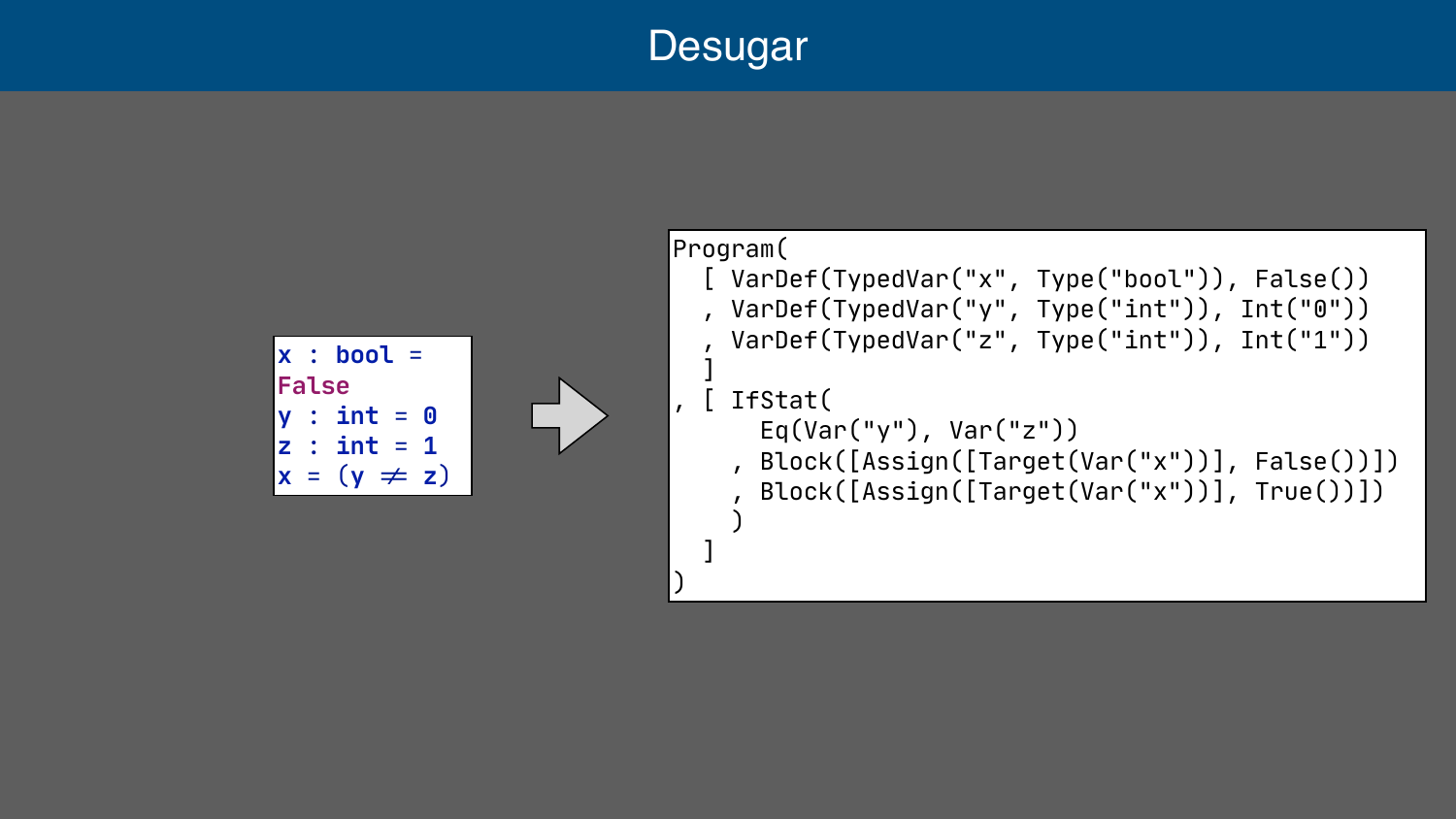- $CAtom \rightarrow CExp$  $CAtom \rightarrow CExp$
- → CExp

 $\rightarrow$  CTail CLabel  $\star$  CLabel  $\rightarrow$  CTail



| signature    |               |                 |         |
|--------------|---------------|-----------------|---------|
| constructors |               |                 |         |
| CLt          | $\mathcal{L}$ | CAtom           | $\star$ |
| CEq          |               | : CAtom *       |         |
| CNot         |               | : CAtom         |         |
|              |               | CGoto : CLabel  |         |
| CIf          |               | CEXP<br>$\star$ |         |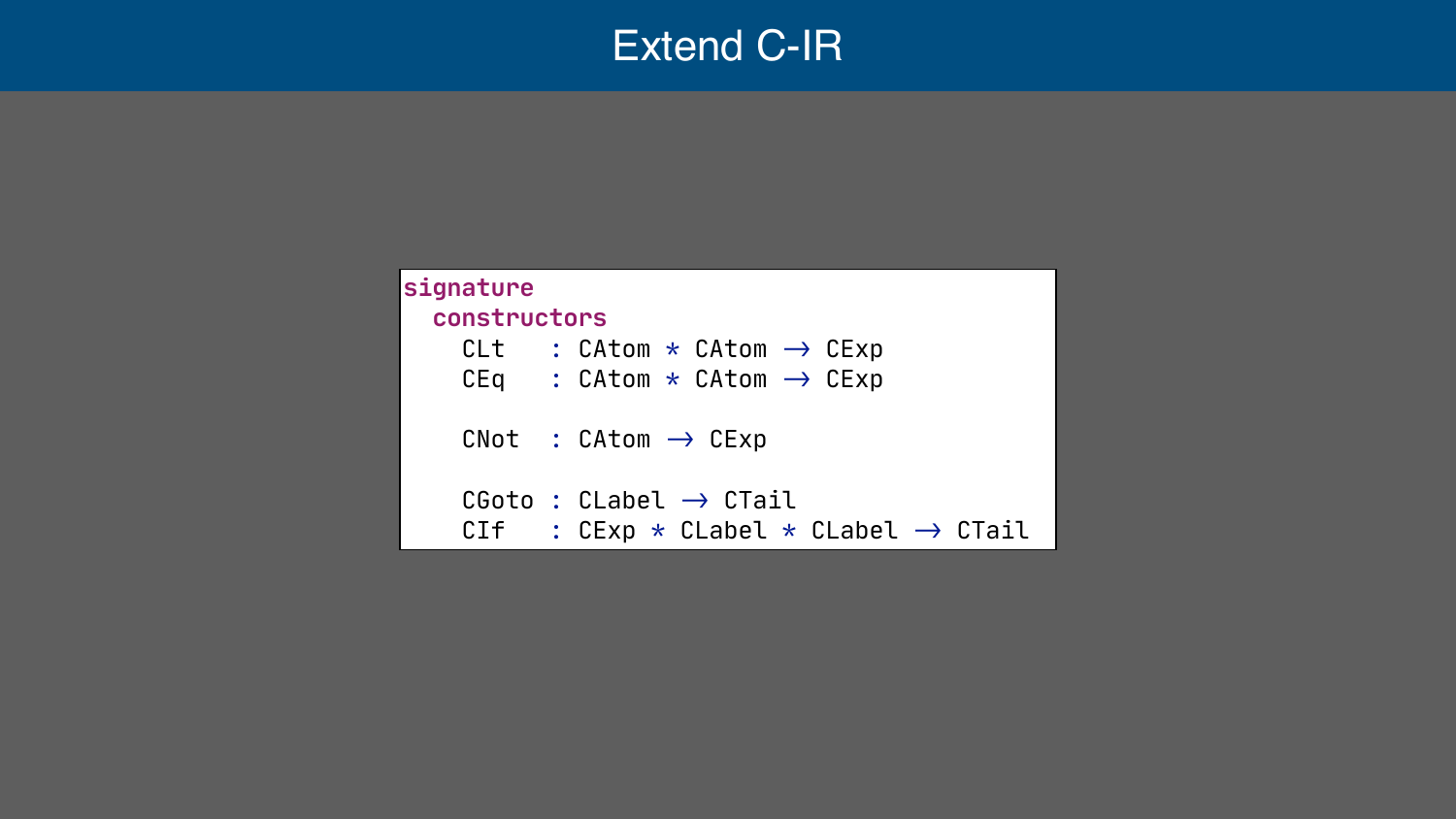# Generating Control Flow Blocks

```
signature
   sorts Future
   constructors
    Promise : string \rightarrow Future
rules
   block-to-goto(|string) : CTail > Future
   jump-to-block : Future > CLabel
   block-to-goto(|schema) : 
    tail \rightarrow Promise(scrt)
    width <newname> schema \Rightarrow lbl
    width !CBlock(CLabel(lbl), tail) \Rightarrow block
    width <newname> "secret" \Rightarrow scrt
    width rules( Future : scrt \rightarrow block )
   jump-to-block :
    Promise(sort) \rightarrow lblwidth <Future> scrt \Rightarrow res
    width if !res \Rightarrow block@CBlock(lbl, \Box) then
              <add-cfg-node> block
             \gamma rules( Future : scrt \rightarrow lbl)
            else
             !res \Rightarrow lbl end
```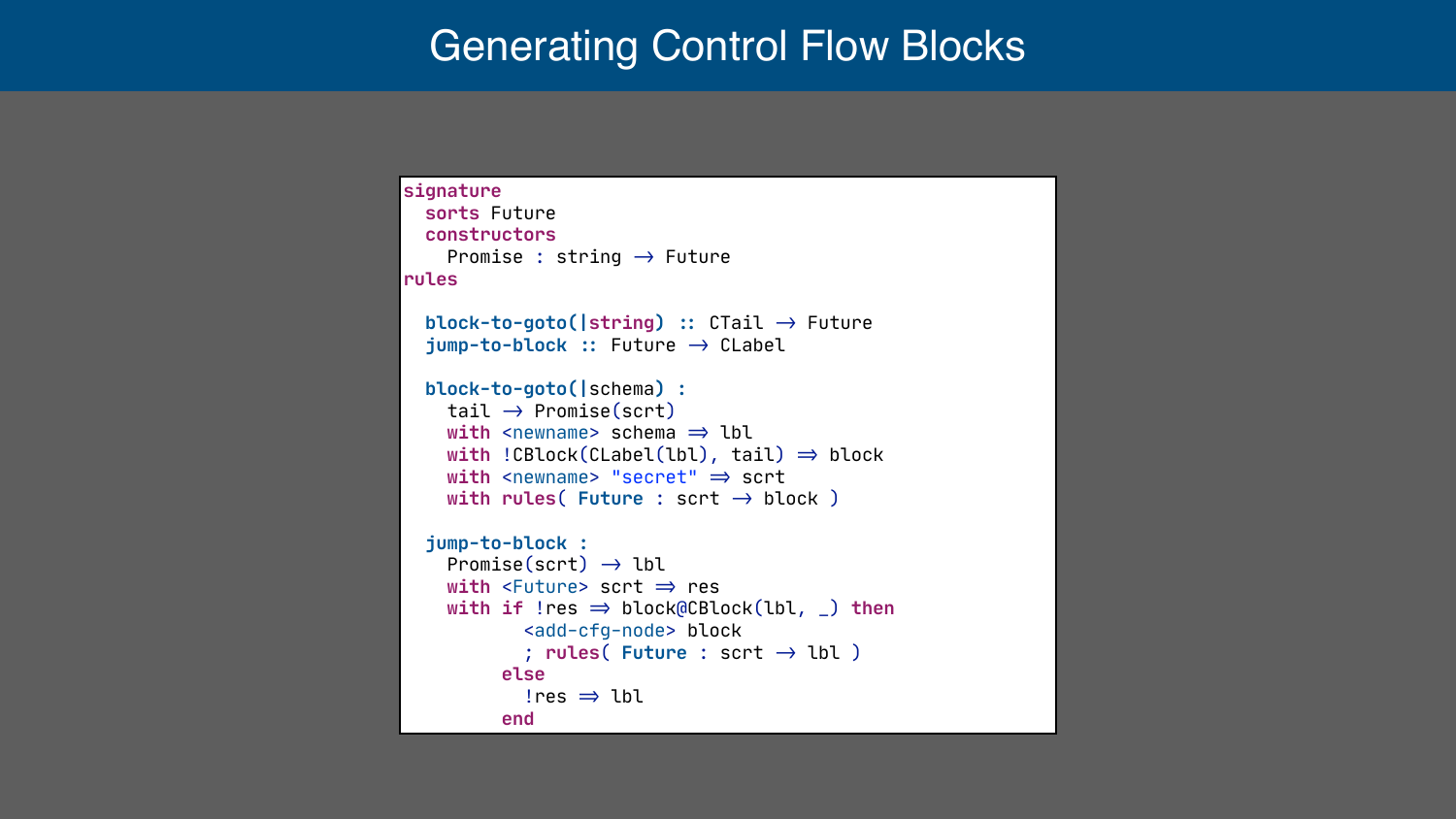# Explicate Control (Sketch)

#### **rules**

#### **rules**

```
explicate-pred(|Future, Future) :: Exp \rightarrow CTail
 explicate-pred(|s, f) :
 explicate-pred(|s, f) :
 explicate-pred(|s, f) : 
 explicate-pred(|s, f) :
```

```
 explicate-tail-stm :
  If State(e, Block(stats1), Block(stats2)) \rightarrow tailwhere \leq explicate-tail-seq; block-to-goto(\mid"s")> stats1 \Rightarrow s
  where \leq explicate-tail-seq; block-to-goto(\mid"f")> stats2 \Rightarrow f
  where \leq explicate-pred(|s, f) e \Rightarrow tail
  Var(x :: string) \rightarrow CIF(CEq(CVar(x), CInt("0"))),
                                 <jump-to-block>f,
                                 <jump-to-block>s)
  Int(i) \rightarrow CGoto(lbl)with if \text{ceq}>(i, "0") then !f else !s end; \text{jump-to-block} \Rightarrow \text{lbl}Lt(a1, a2) \rightarrow CIf(CLt(<explicate-atom>a1, <explicate-atom>a2),
                          <jump-to-block>s,
                          <jump-to-block>f)
  Eq(a1, a2) \rightarrow CIf(CEq(<i>explicate-atom>a1</i>, <i>explicate-atomic-atom>a2</i>), <jump-to-block>s,
                          <jump-to-block>f)
```